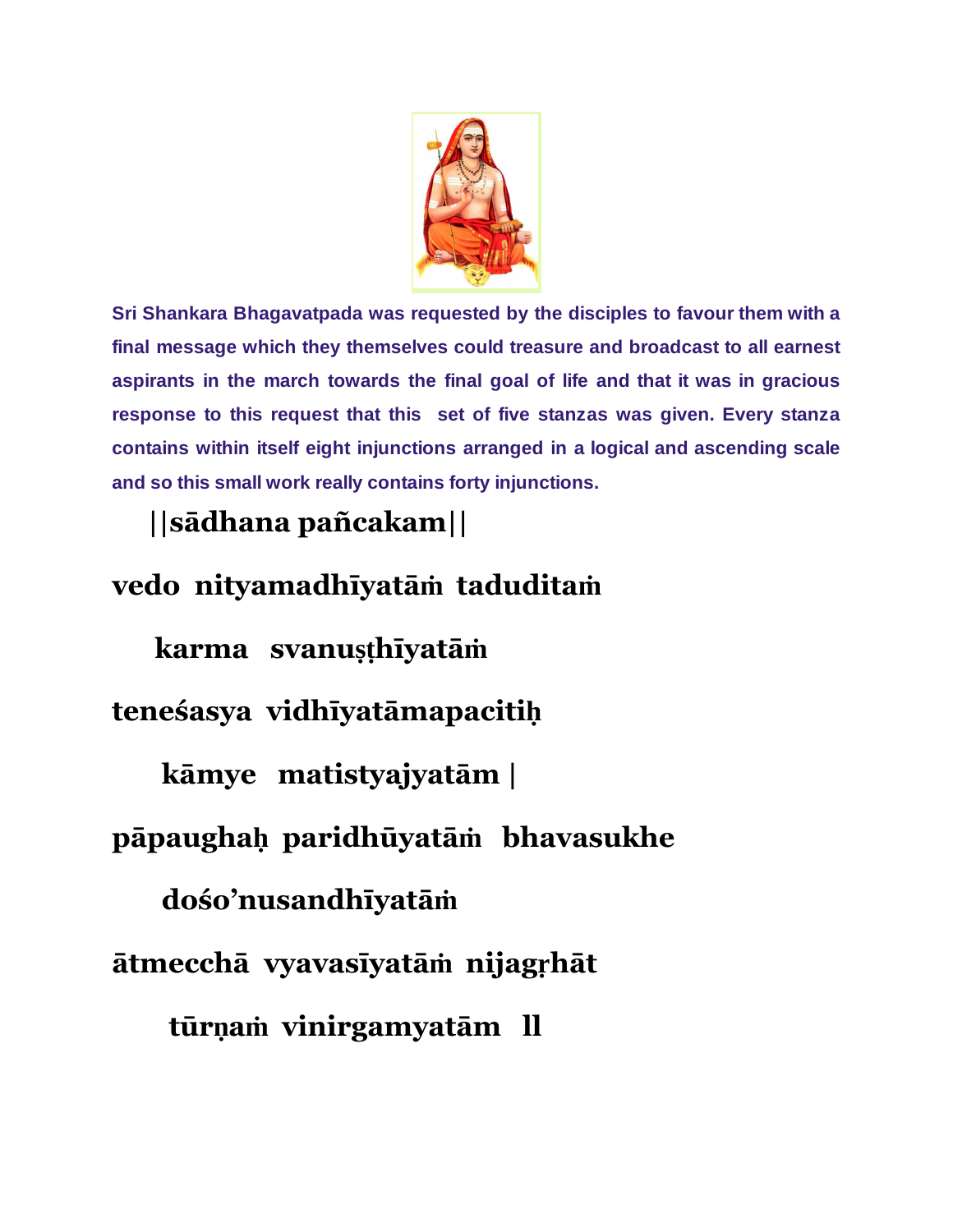**1. Study spiritual texts ("Vedas") regularly ( constantly ) and put into practice their teachings. Worship the Divine in that manner ( as prescribed by Veda ) and give up the thought of desires.** Wash away the negative habit-energy and examine the **defects of worldly excitement. Hold on to the awareness of the Atman and leave at once your own limited identity.**

**saṅgaḥ satsu vidhīyatāṁ bhagavato bhaktirdṛḍhā'dhīyatāṁ śāntyādiḥ paricīyatāṁ dṛḍhataraṁ karmāśu santyajyatām | sadvidvānupasṛpyatāṁ pratidinaṁ tatpādukā sevyatāṁ brahmaikākṣaramarthyatāṁ śrutiśiro**

## **vākyaṁ samākarṇyatām ll**

**2. Remain in the company of the holy ( good satsang ) and strengthen your devotion to God. Cultivate the qualities such as selfrestraint and give up all work prompted by selfish desire. Approach those who are wise and holy, and serve them. Seek**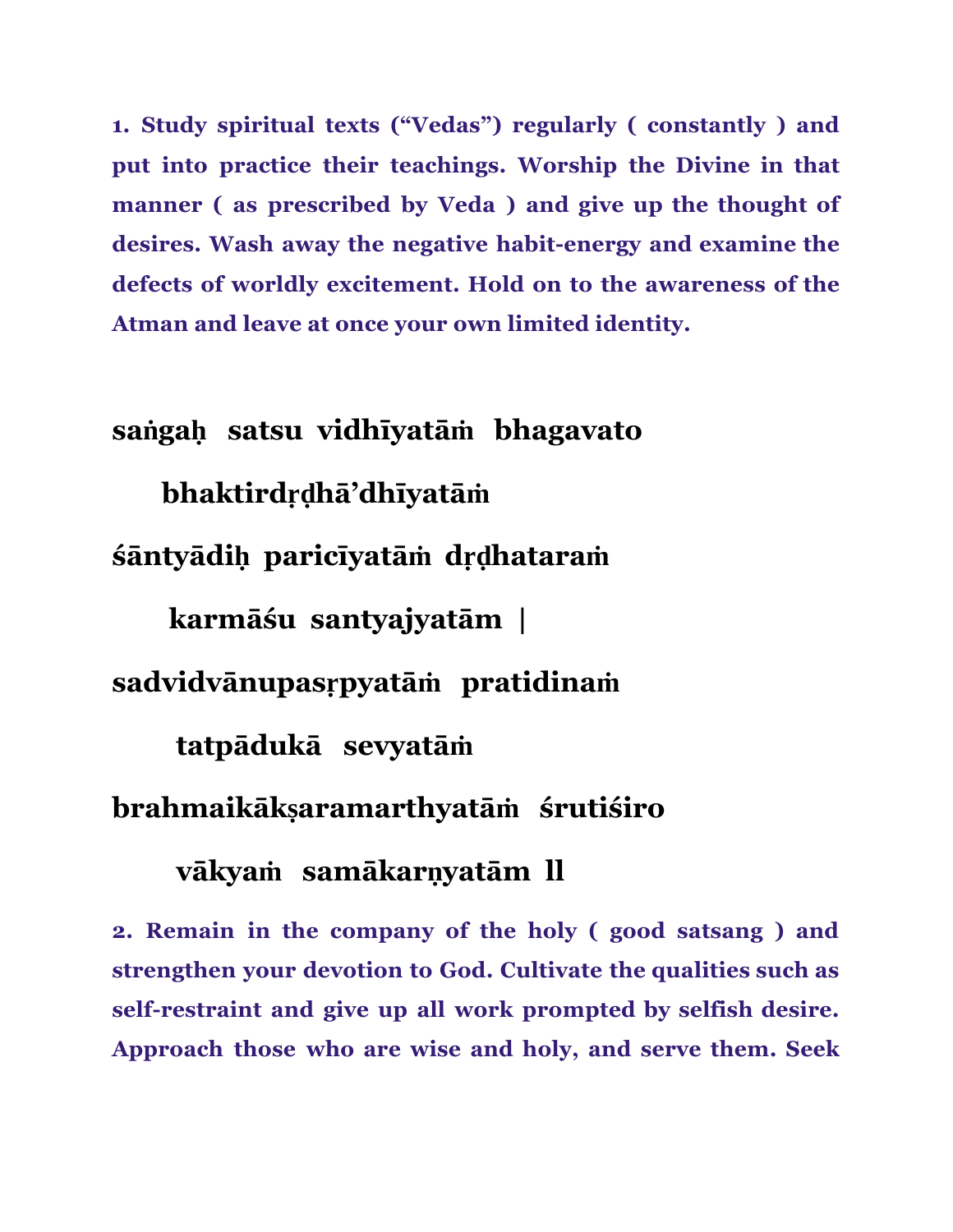**only the Imperishable Being ("God") and hear the words of the scripture.**

**vākyārthaśca vicāryatāṁ śrutiśiraḥ pakṣaḥ samāśrīyatāṁ dustarkātsuviramyatāṁ śrutimatas tarko'nusandhīyatām | brahmāsmīti vibhāvyatāmaharahar garvaḥ parityajyatāṁ**

**dehe'haṁmatirujhyatāṁ budhajanair**

**vādaḥ parityajyatām ll**

**3. Reflect over the meaning of the scripture and take refuge in its perspective. Keep away from vain arguments and follow the reasoning of the scripture. Always be aware that you are Brahman and completely give up all egoism. Eliminate the thought of "I" connected with the body and don't argue with the wise ones.**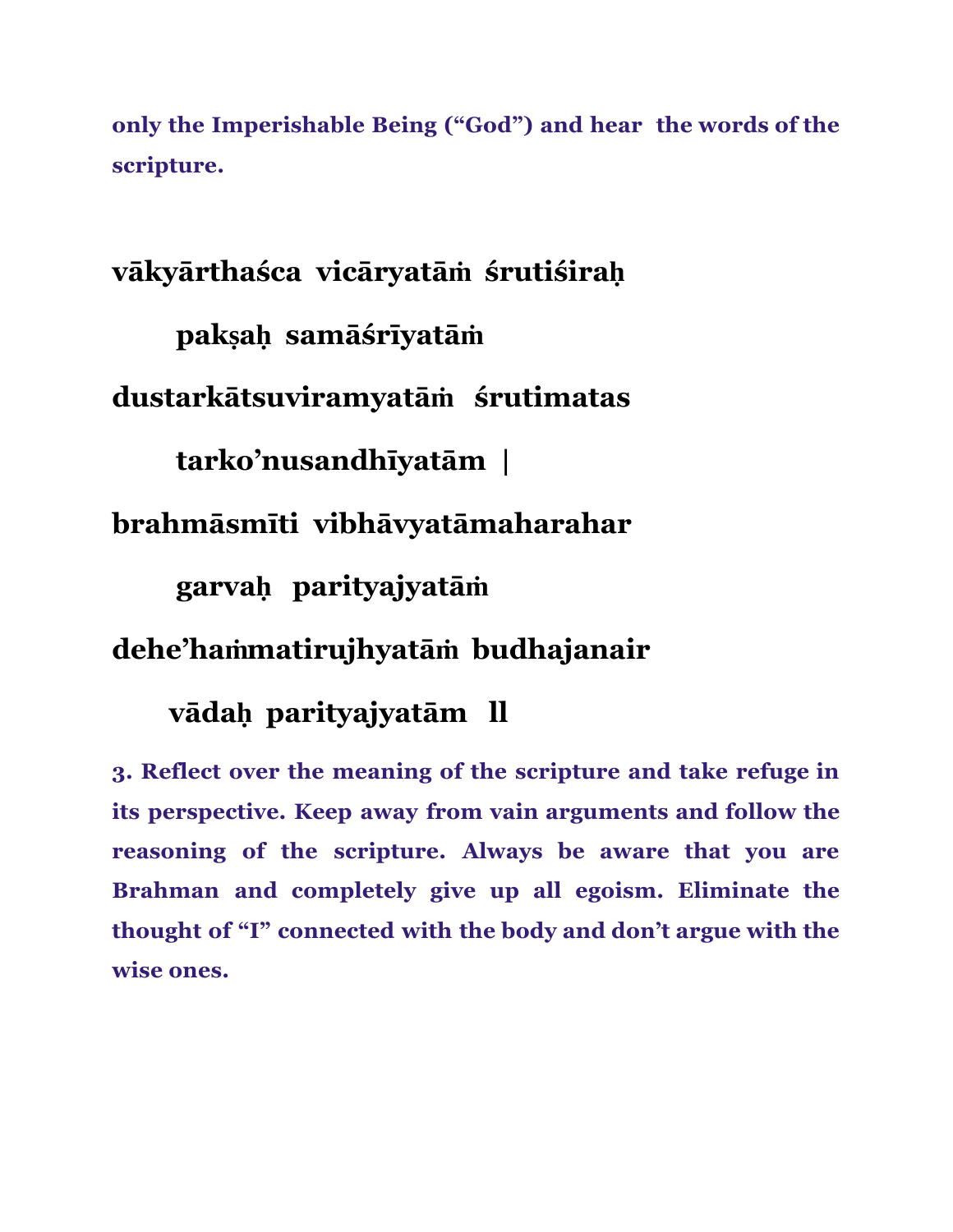**kṣudvyādhiśca cikitsyatāṁ pratidinaṁ bhikṣauṣadhaṁ bhujyatāṁ svādvannaṁ na tu yācyatāṁ vidhivaśāt prāptena santuṣyatām | śītoṣṇādi viṣahyatāṁ na tu vṛthā vākyaṁ samuccāryatāṁ**

**audāsīnyamabhīpsyatāṁ janakṛpā**

**naiṣṭhuryam utsṛjyatām ll**

**4. Through the daily medicine of alms, treat the disease of hunger. Don't hanker after delicious food; be contented with whatever comes of its own. Forbear the polarities such as cold and heat and do not utter useless words. Do not expect kindness from others and abandon all harshness toward others.**